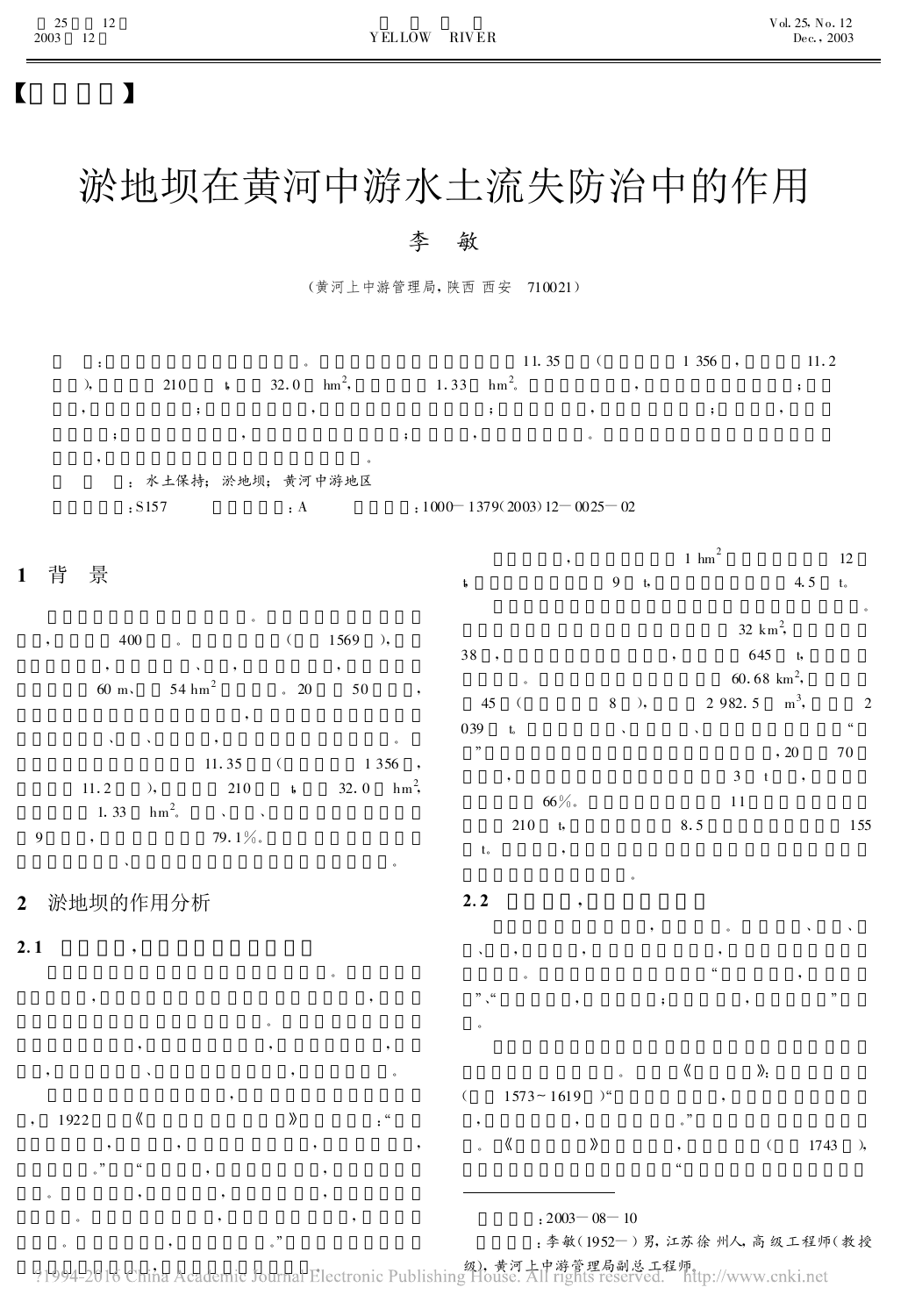$6.8\%$  4.8%,  $27.8\%$   $30\%$ . , 28%,  $65\%$ 

 $.1995$ 4.5  $t/hm^2$  $0.15 \frac{\nu \text{ hm}^2}{\cdot}$ 

 $2.3$ , , , , , , 。 , where  $\mathcal{L}$  , we have  $\mathcal{L}$  , we have  $\mathcal{L}$ 

。 , ,  $1000$  $0.53$  $hm^2$ . 160 m  $m^3$ , ,  $\sim$  4  $7000$  ( ) , , ,  $50$ 

 $m<sup>3</sup>$  $133.3 \text{ hm}^2$ .  $2.4$ , , , where  $\alpha$  is a set of the set of the set of the set of the set of the set of the set of the set of the set of the set of the set of the set of the set of the set of the set of the set of the set of the set of the set o , , , 。 , " , , ,

" , ,  $, 2001$  1 970 ,  $\sim$  8 33.3  $\text{hm}^2$ , 10 , 4 1  $10000 kg$ " , , , " 。

 $\overline{\phantom{a}}$ 

、 , 1 000 , 2001 GDP 6.  $8\%,$  73 %.

, ,  $\begin{array}{ccc} \cdots & \cdots & \cdots \end{array}$  $1 \text{ hm}^2$  $6 \sim 10 \text{ hm}^2$ 。  $216.7 \text{ hm}^2$ 1 575 , where  $\sim$  , we have  $\sim$  , we have  $\sim$  , we have  $\sim$  $0.18 \text{ hm}^2$ 415 kg, 1 937  $\mathrm{hm}^2$ , 43 .9%。 ,  $26.7 \text{ hm}^2$ , where  $\mathbf{x}$  , we have the set of  $\mathbf{x}$ , and the set of the set of the set of the set of the set of the set of the set of the set of the set of the set of the set of the set of the set of the set of the set of the set of the set of the set of the set of the se

, ,

 $57\%$   $28\%,$   $3\%$   $45\%,$  $3\%$  7%; 2.4 hm<sup>2</sup>  $0.3 \text{ hm}^2$ , 。  $2.6$ , , 、 、 ,

, , 、 , and the contract of the contract of the contract of the contract of the contract of the contract of the contract of the contract of the contract of the contract of the contract of the contract of the contract of the con 1.33  $\mathrm{hm}^2$ . 1989 7 , 150 , 593 m  $m^3$ , 514  $m<sup>3</sup>$ , ,

 $89.7\%$  $80$ ,  $80$  $40 \text{ hm}^2$ 1 680  $2.7$ , ,

, , 、  $\overline{\phantom{a}}$  $20\%,$  2 90 % 。

3 发展建议

 $2.5$ 

。 , , 、 , ,  $\bullet$ ,  $25$  $($   $)$ 、 、 、

, , ;

 $\overline{\phantom{a}}$ 

?1994-2016 China Academic Journal Electronic Publishing House. All rights reserved. http://www.cnki.net  $\blacksquare$ 

, where  $\mathbf{r}$ 

,

, ,